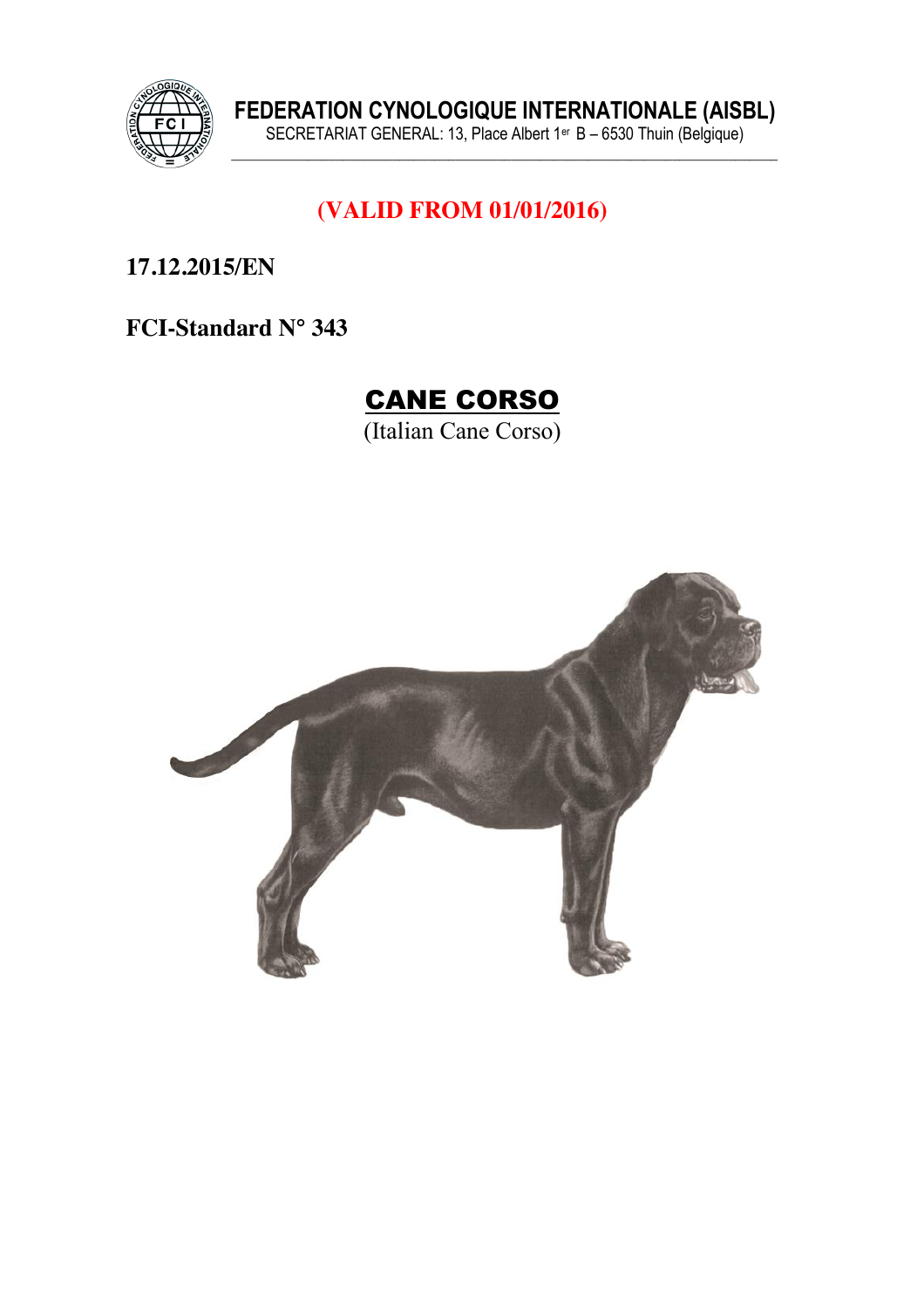**TRANSLATION**: Revised by R. Sporre-Willes. Official language (EN).

### **ORIGIN**: Italy.

## **DATE OF PUBLICATION OF THE OFFICIAL VALID STANDARD**: 13.11.2015.

**UTILIZATION**: Utility dog, polyvalent.

| FCI-CLASSIFICATION:Group 2 Pinscher and Schnauzer, |  |                                      |  |
|----------------------------------------------------|--|--------------------------------------|--|
|                                                    |  | Molossian and Swiss                  |  |
|                                                    |  | Mountain- and Cattledogs.            |  |
|                                                    |  | Section 2 Molossoide breeds, Mastiff |  |
|                                                    |  | type.                                |  |
|                                                    |  | With working trial.                  |  |

**BRIEF HISTORICAL SUMMARY:** Its direct ancestor is the old Roman Molossian. Formerly scattered all over Italy, in the recent past, the breed was only prevalent in the province of Apulia and in the adjacent regions of Southern Italy. His name derives from the Latin "cohors", which means "protector, guardian of the farmyard".

**GENERAL APPEARANCE**: Medium to large sized. Robust and sturdy dog, nevertheless with some elegance. Lean and powerful muscles.

**IMPORTANT PROPORTIONS**: The dog is rectangular in outline and is slightly longer than tall. (The length of the dog is 11% greater than the height of the dog). The length of the head reaches 36 % of the height at the withers.

**BEHAVIOUR/TEMPERAMENT**: Guardian of property, family and livestock; extremely agile and responsive. In the past, it has been used for herding cattle and hunting big game.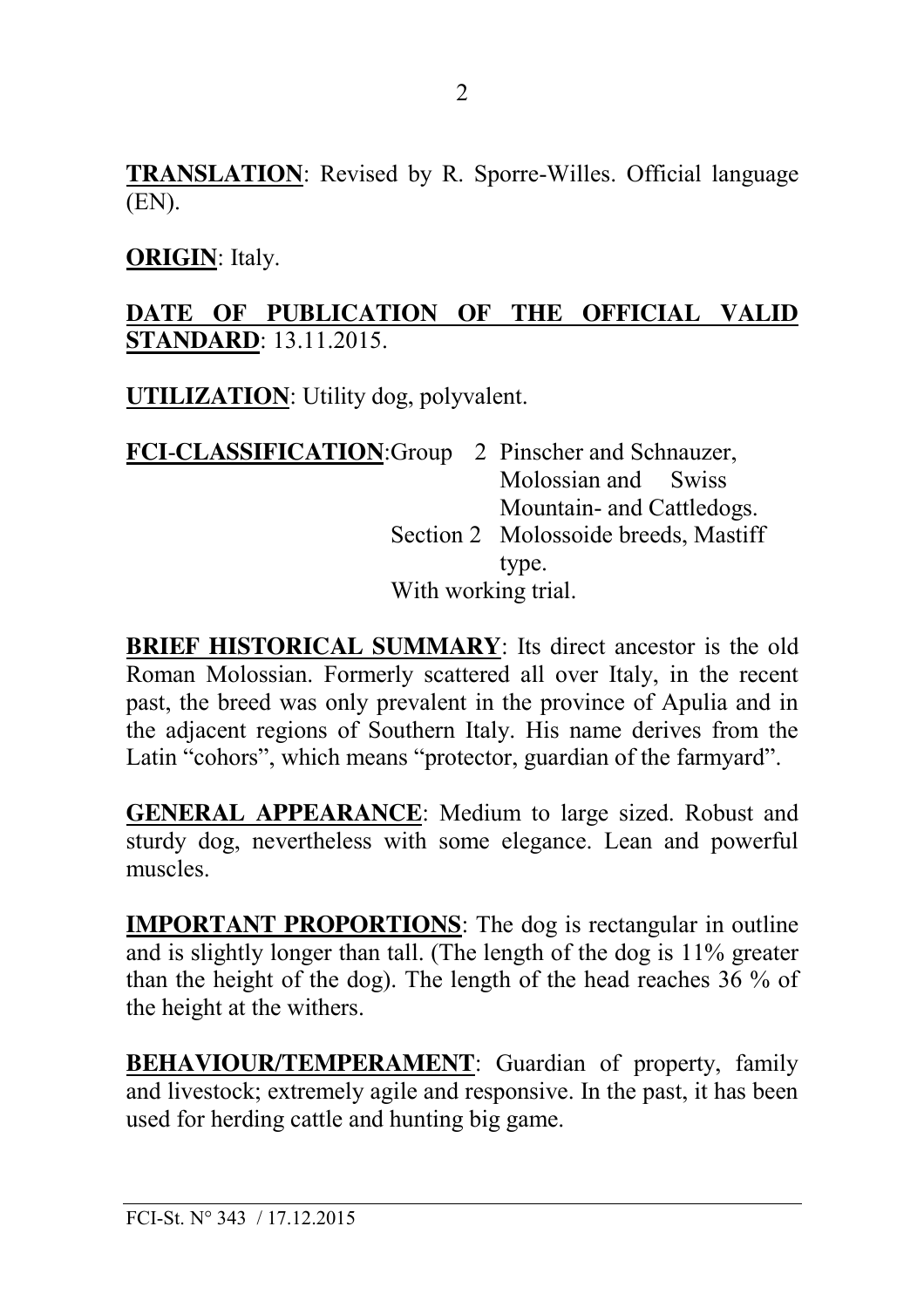**HEAD**: Large and typically molossoid. The upper longitudinal axes of the skull and the muzzle are slightly convergent, without evident wrinkles.

### CRANIAL REGION:

Skull: Broad at the zygomatic arches the width is equal to the length. Convex in front, it becomes flat behind the forehead as far as the occiput. The medio-frontal furrow is visible, beginning at the stop and ending at about the middle of the skull.

Stop: Well defined, with prominent frontal sinuses.

### FACIAL REGION:

Nose: Black. A grey mask may have a nose colour of the same nuance. Large nose with ample open nostrils. Nose placed on the same line as the nasal bridge.

Muzzle: Strong, square, noticeably shorter than the skull, ratio muzzle : skull approximately  $1 : 2$ . The front part of the muzzle is flat; the lateral surfaces are parallel; the muzzle is as broad as it is long. Seen from the side it is deep. The profile of the nasal bridge is straight.

Lips: The upper lips; seen from the front, form an inverted "U" at their meeting point; seen from the side hangs moderately. They cover the lower jaw and determine the profile of the lower part of the muzzle.

Jaws/Teeth: Jaws are very large thick and curved. Slightly undershot but no more than 5 mm. Level bite tolerable but not sought after.

Cheeks: The masseter region is fully evident, but not bulging.

Eyes: Medium-sized, slightly protruding, but never exaggerated. Close to ovoid in shape, set well apart in an almost sub-frontal position. Eyelids close fitting. The colour of the iris is as dark as possible but according to the coat colour. Expression is keen and attentive.

Ears: Triangular, drooping, of medium size. With a wide set-on that is much above the zygomatic arches. Ears are un-cropped.

**NECK**: Strong, muscular, as long as the head.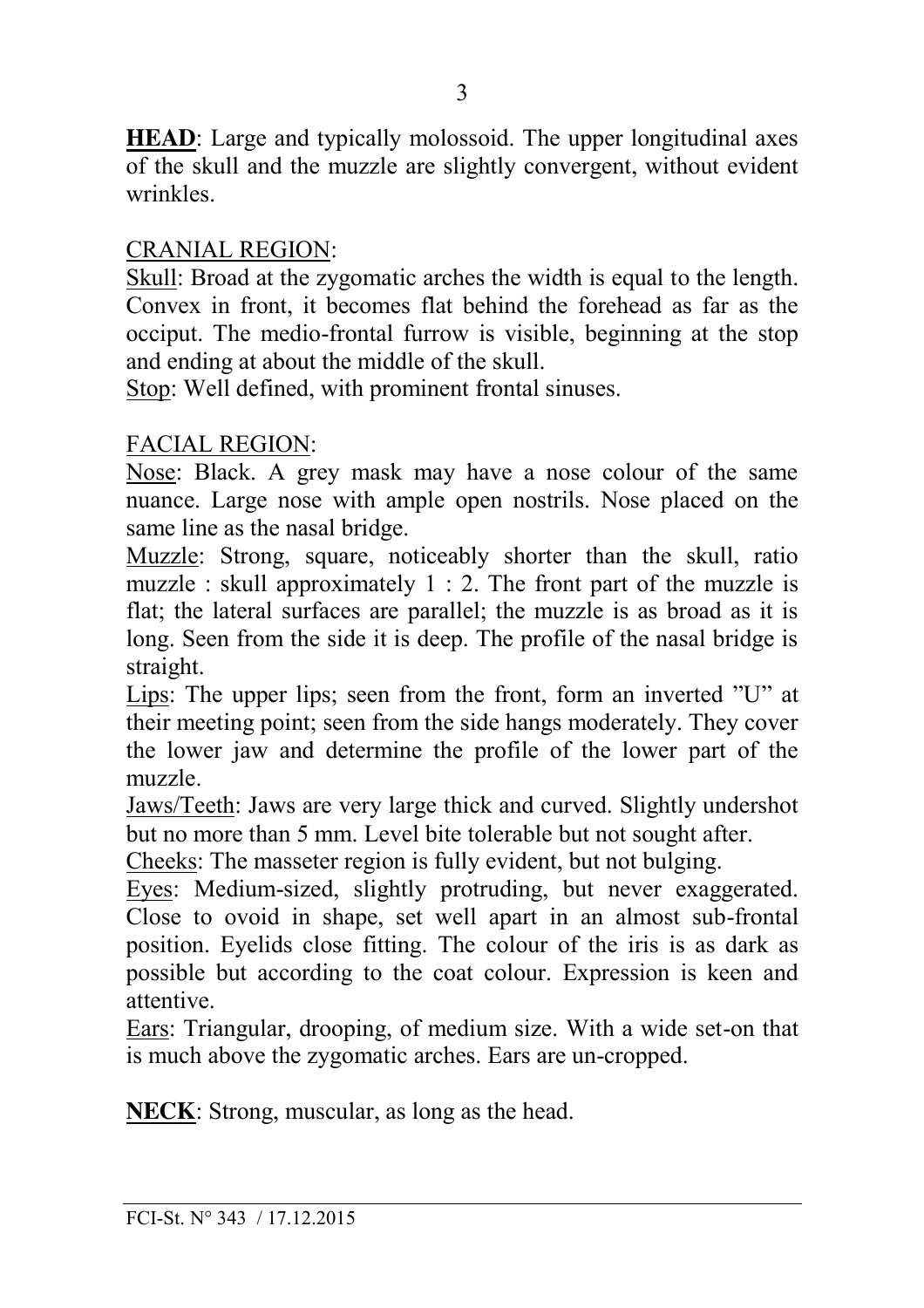**BODY**: The body is somewhat longer than the height at the withers. Sturdy built but not square.

Withers: Pronounced, rising above the level of the croup.

Back: Straight, very muscular and firm.

Loin: Short and strong.

Croup: Long and wide, slightly inclined.

Chest: Well developed all through reaches to the elbow.

**TAIL**: Natural. Set on fairly high; very broad at the root. In action carried high, but never erect or curled.

# **LIMBS**

FOREQUARTERS: Shoulder: Long, oblique, very muscular. Upper arm: Strong. Forearm: Straight, very strong. Carpus (Wrist): Elastic. Metacarpus (pastern): Elastic and just slightly sloping. Forefeet: Cat feet.

HINDQUARTERS:

Thigh: Long, broad, back line of thigh convex. Lower thigh: Strong, not fleshy. Stifle (Knee): Solid, moderately angulated. Hock joint: Moderately angulated. Metatarsus (Rear pastern): Thick and dry. Hind feet: Slightly less compact than the forefeet.

**GAIT/MOVEMENT**: Long stride, extended trot; the preferred gait is the trot.

**SKIN**: Fairly thick, rather close fitting.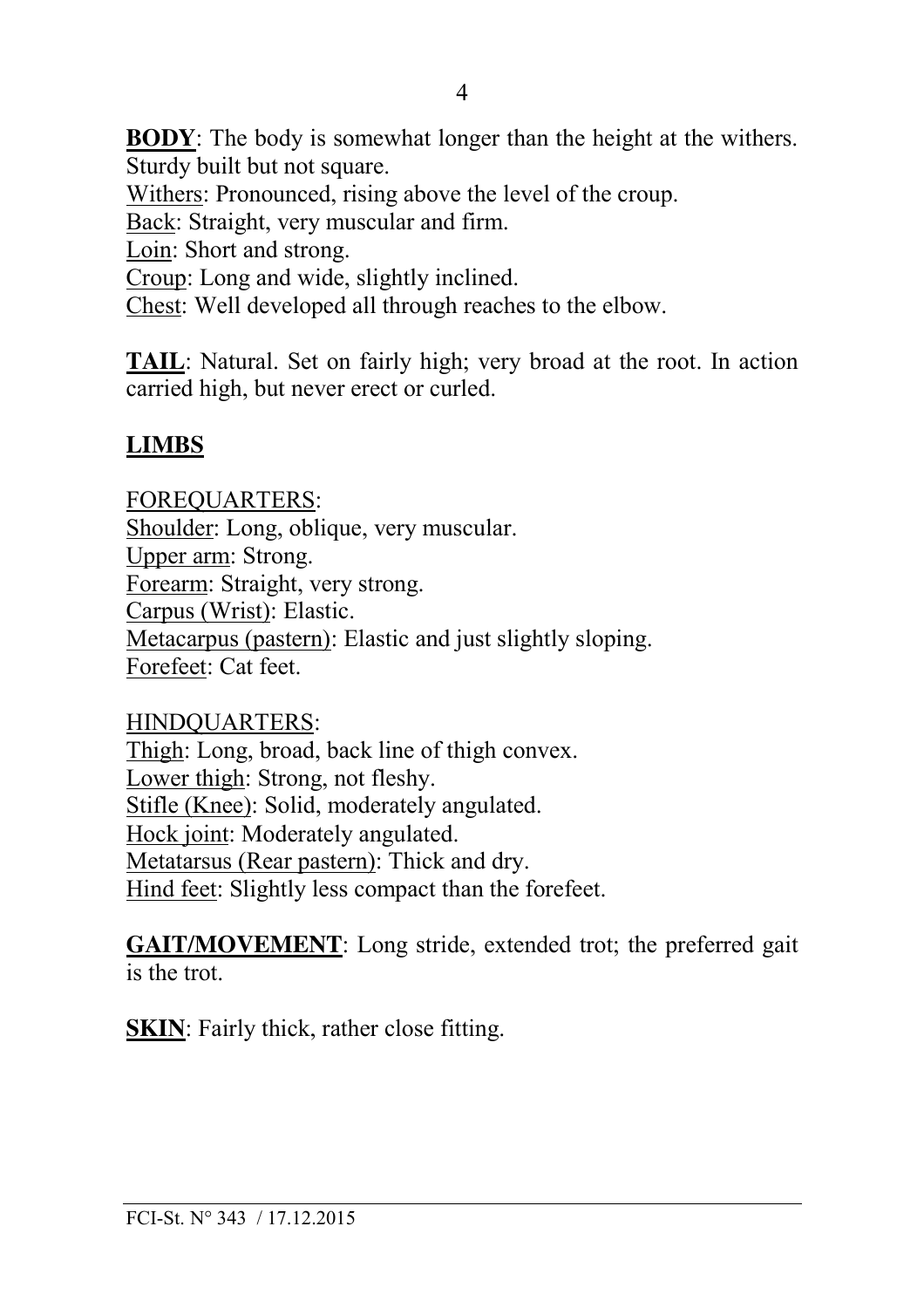## **COAT**

Hair: Short, shiny, very dense with a slight undercoat of vitreous texture.

Colour: Black, lead-grey, slate-grey, light grey, light fawn; dark fawn and stag red; dark wheat colour (stripes on different shades of fawn or grey); in fawn coloured and brindle dogs the black or grey mask on the muzzle should not go beyond the line of the eyes. A small white patch on the chest, on the tip of the toes and on the bridge of the nose is acceptable.

### **SIZE AND WEIGHT**:

Height at the withers: Males:  $64 \text{ cm} - 68 \text{ cm}$ . Females:  $60 \text{ cm} - 64 \text{ cm}$ .

With a tolerance of 2 cm, more or less taller.

Weight: Males:  $45 - 50$  kg. Females:  $40 - 45$  kg. Weight according to the size of dog.

**FAULTS**: Any departure from the foregoing points should be considered a fault and the seriousness with which the fault should be regarded should be in exact proportion to its degree and its effect upon the health and welfare of the dog and its ability to perform its traditional work.

### **SEVERE FAULTS**:

- Axes of muzzle and skull parallel or very marked converging; lateral surfaces of the muzzle converging.
- Partial depigmentation of the nose.
- Scissor bite: undershot bite more than  $5 \text{ mm}$ .
- Ringed tail, tail in vertical position.
- Permanent amble when trotting.
- $\bullet$  Over-or under size.
- $\bullet$  Presence of dewclaws.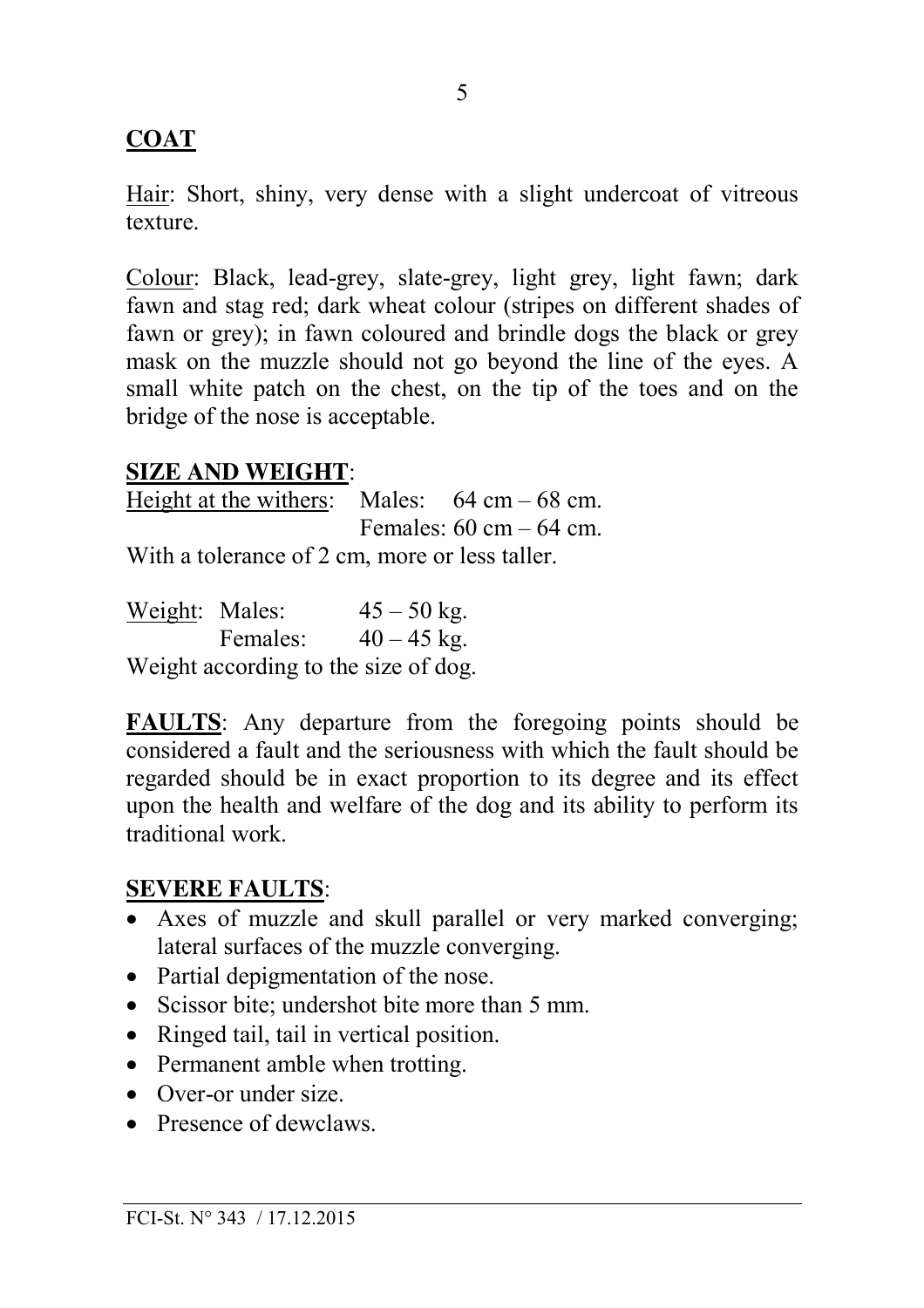# **DISQUALIFYING FAULTS**:

- Aggressive or overly shy dogs.
- Any dog clearly showing physical or behavioural abnormalities shall be disqualified.
- Axes of muzzle and skull diverging.
- Total depigmentation of the nose.
- Bridge of nose very hollow, Roman nose.
- Overshot mouth.
- Partial or complete palpebral depigmentation. Wall eye (blue flecked); strabism (squinted).
- Tailless, too short tail.
- Semi-long, smooth or fringed hair.
- All colours not indicated in the standard; large white patches.

# **N.B.**:

- Male animals should have two apparently normal testicles fully descended into the scrotum.
- Only functionally and clinically healthy dogs, with breed typical conformation, should be used for breeding.